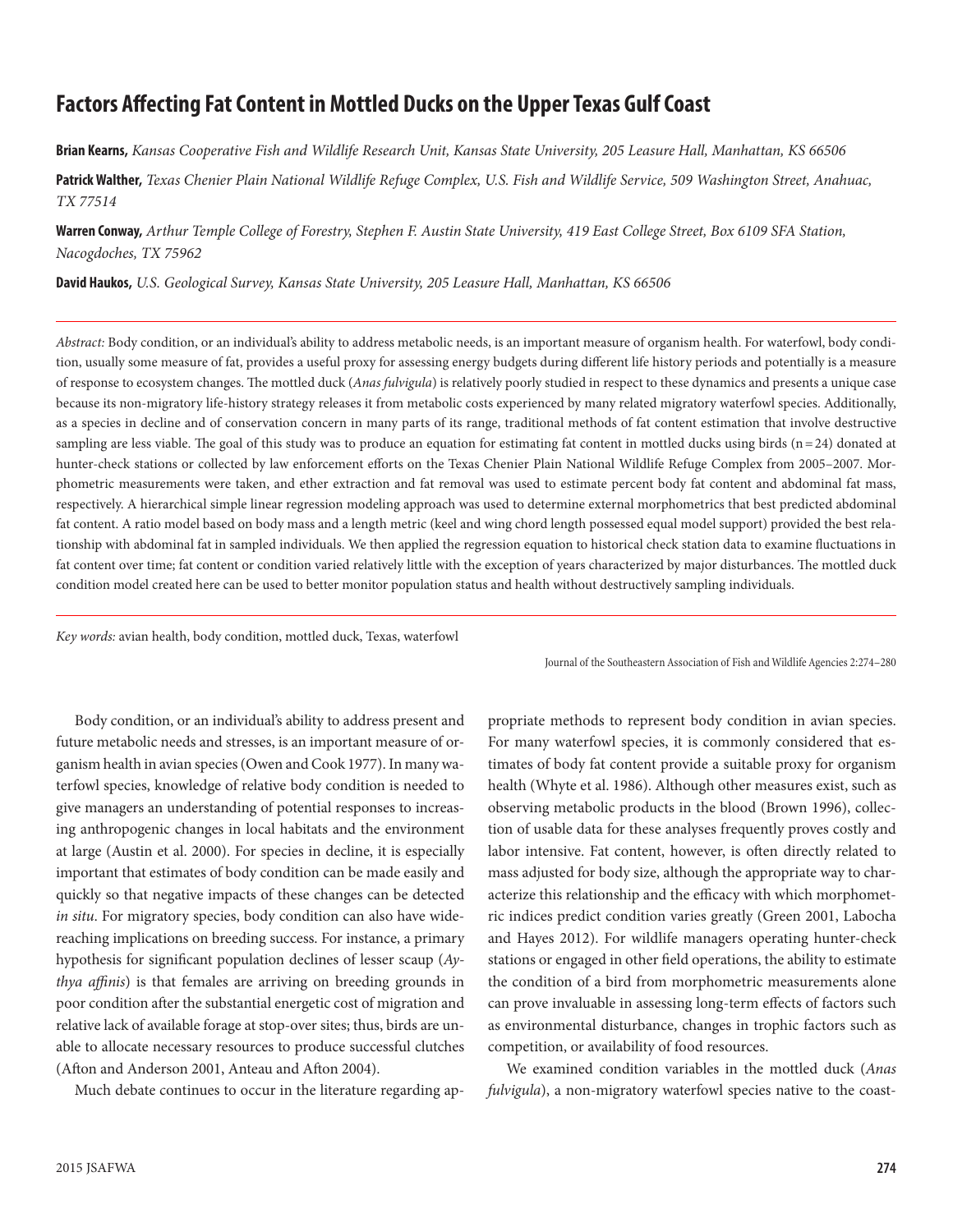al marshes of the Gulf of Mexico. The mottled duck resides yearround chiefly in the coastal marshes of Texas and Louisiana as well as peninsular Florida (Bielefeld et al. 2010). Trends in body condition of mottled ducks are of particular interest in their management because their life-history and energetic demands differ substantially from their migratory phylogenetic relatives. Because mottled ducks have lower breeding propensity than many other species and move only short distances within their year-round habitat, they face different ecophysiological challenges than many other species (Stutzenbaker 1988, Rigby and Haukos 2012). The mottled duck has been designated as a focal species by the U.S. Fish and Wildlife Service, making conservation issues related to this species priorities in management of regional wetland habitats (Haukos 2012).

The Texas Chenier Plain National Wildlife Refuge (NWR) Complex and Texas Midcoast NWR Complex have historically accounted for >80% of mottled ducks that reside on federal lands in Texas due to the central location of these sites in its range and abundance of suitable waterfowl habitats (Ballard et al. 2001, Finger et al. 2003). Mottled ducks have been declining on Texas NWRs since the mid 1990s, with the only continuous breeding survey effort indicating a 95% reduction in breeding pair densities in the Chenier Plain of Texas (GCJV 2007, Haukos 2012). Factors potentially contributing to mottled duck decline may be numerous, and include increasing predator populations (Elsey et al. 2004), loss of coastal prairie and marsh habitats (Varner et al. 2013), conversion of native habitat to agriculture (Durham and Afton 2003), saltwater intrusion (Moorman et al. 1991), and ingestion of lead shot pellets from historical hunting activities or ongoing hunting for mourning doves (*Zenaida macroura*) (Merendino et al. 2005).

Our primary goal was to create a nonbreeding season (~October–January) body condition index for mottled ducks that would predict fat content in mottled ducks without the need for destructive sampling. Our equation should provide managers on the upper Texas Coast with the ability to conduct field estimation of abdominal fat content, which represents the most variable body fat depot and correlates with total fat content (Thomas et al. 1983). Availability of a representative index to body fat may provide critical management insights in the context of increasing threats from environmental contaminants, habitat degradation, and other factors. Condition estimates for mottled ducks can also be used comparatively with those collected via similar means for other waterfowl species to assess energetic differences inferred by variation in life-history strategies. Such analysis has not yet been conducted for this species, although similar equations are available for mallard (Owen and Cook 1977), northern pintail (*Anas acuta*) (Smith et al. 1992), and American wigeon (*A. americana*) (DeVault et al. 2003). Additionally, we applied the developed model to checkstation data from the upper Texas Coast to evaluate variations in predicted fat content in mottled ducks relative to precipitation and potential resulting annual variation in habitat quality.

## **Study Site**

Data were collected on Anahuac and McFaddin NWRs, which comprise part of the Texas Chenier Plain NWR complex on the Upper Texas Gulf Coast. Other refuges in this complex include Texas Point and Moody NWRs. This complex had a cumulative area of ~42,762 ha, and included a mix of coastal wetland habitats including intermediate, brackish, saline, and freshwater marshes (USFWS 2007, Haukos et al. 2010). Much of the surrounding land was used for agriculture, specifically rice (*Oryza sativa*), which is an important food source for mottled ducks (Stutzenbaker 1988). Approximately 40% of the complex was open to waterfowl hunting activities, and so provided a suitable location for collecting morphometric data from hunter-bag birds.

#### **Methods**

#### Condition Data Collection

Mottled ducks were collected between 1 October and 31 January at hunter-check stations and from confiscations from law enforcement efforts during 2005–2007. We froze and transported these birds to a laboratory at Stephen F. Austin State University for compositional analysis. In the lab, body mass (g) was measured using an electronic scale, and we used rulers or calipers to measure flattened wing chord (mm), culmen (mm), keel (mm), tarsus (mm), and total body length (mm). Abdominal fat mass (g) (omental, mesentery, and visceral fat) was determined by removing and weighing these fat depots. Total percent fat content was determined through ether extraction (Schemnitz 1980) for a subset of birds  $(n=11)$  to provide a correlation with measured abdominal fat mass (W. Conway, Stephen F. Austin State University, unpublished data). Exploratory analysis using simple linear regression showed a suitable correlation between abdominal fat and total percent fat  $(r=0.69, P=0.02)$ , suggesting that abdominal fat content provides a useful proxy to total percent fat in mottled ducks, similar to in other waterfowl species (Thomas et al. 1983).

## Condition Model Development

We ranked regression models based on various combinations of field-measurable metrics as listed below for their utility in providing an *in-situ* measure of body condition such as mass (M), wing chord (WC), body length (L), and keel (K). In addition to primary morphometric variables, we tested ratio indices for body condition (i.e., adjusting body mass for body size) by dividing total body mass by various length metrics including wing chord, body, and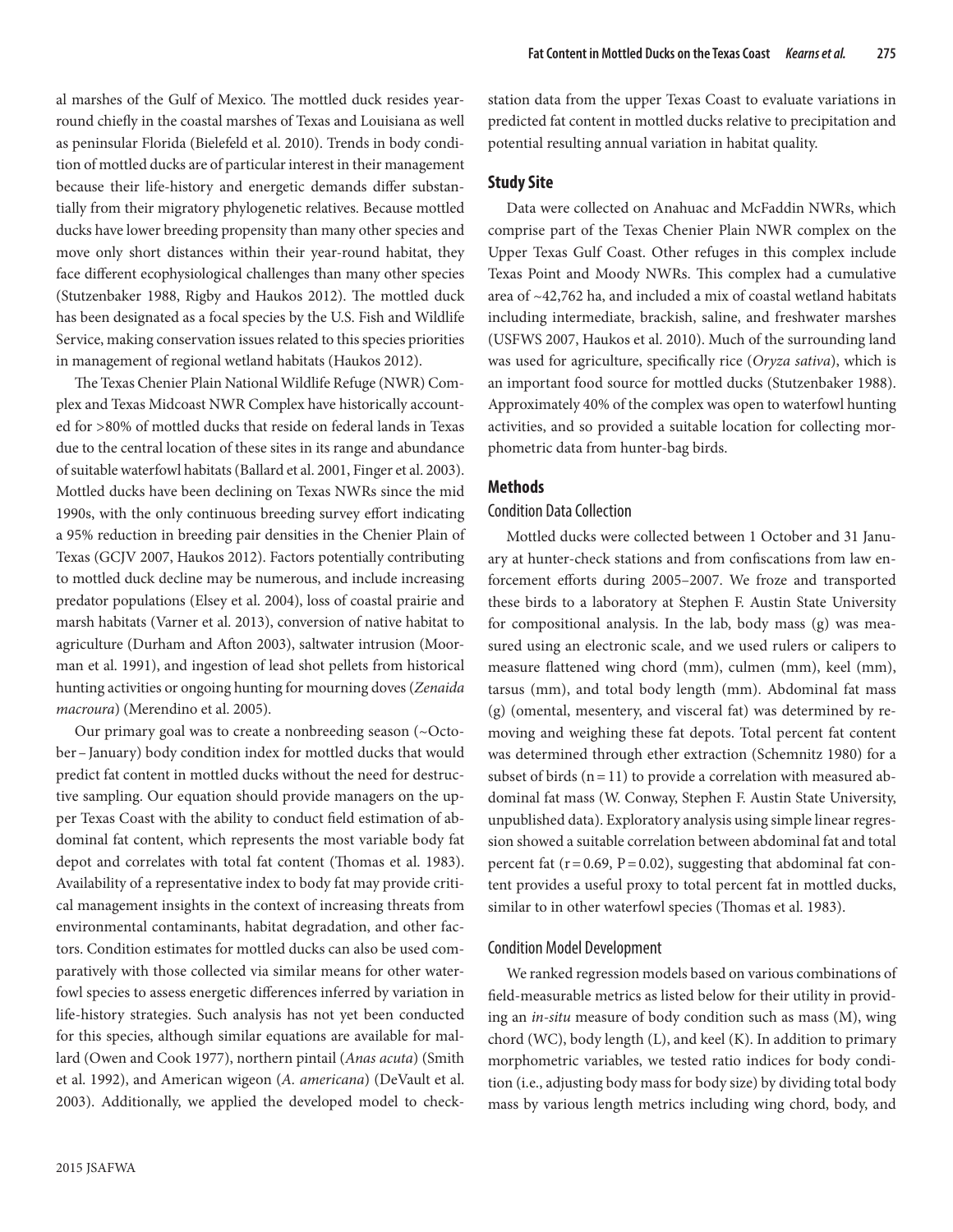keel length (Owen and Cook 1977, DeVault et al. 2003). Because the different morphometric measurements were related, we also reduced the morphometric measures using a Principal Components Analysis (PCA) with the resulting score from the first principal component as an additional independent variable in the regression model set (Alisaukas and Ankney 1990).

Because energetic requirements and behavioral demands were hypothesized to differ between age (adult and juvenile) and sex classes, interactive model terms were used to address potential differences in the relationship between external metrics and fat content due to sex and age. We assessed model fit using Akaike's Information Criterion corrected for small sample size (AIC<sub>c</sub>) (Akaike 1974). Models with  $\Delta AIC \leq 2$  were considered to have adequate support (Burnham and Anderson 2002). In addition to AIC<sub>c</sub>, the correlation coefficient (r) and coefficient of determination ( $r^2$  or  $\mathbb{R}^2$ ) were used to assess the strength of the relationship between external metrics and abdominal fat content provided by each model. All statistical analyses were conducted using JMP 11 (SAS 2014).

## Model Application

After development of an equation to predict fat content based on morphometric measurements, historical check station data of mottled duck morphometrics were used to assess annual variation in population-level fat content since 1986. Check station data (total field  $M$  (g) and WC length (mm) by age and sex) were available from years 1986–1999, 2004, 2006, 2007, 2010, and 2011. Birds were aged and sexed in the field using tail and wing feather characteristics (Carney 1992). Hurricane Rita precluded check-station operations in 2005, and Hurricane Ike precluded check-station operation in 2008 and destroyed data from 2000–2003. Data from 2009 and 2012–2013 were excluded due to poor identification by check-station personnel.

Estimated abdominal fat mass was compared among years using a factorial analysis of variance including an age by year interaction using JMP 11 ( $\alpha$  = 0.05). Average annual estimated abdominal fat mass was compared against measures of growing season precipitation of the associated year to determine whether this variable would impact food availability (Bhattacharjee et al. 2009) and consequently a change in observed fat stores. Precipitation data for years addressed in this study were sourced from the Texas Water Development Board Precipitation and Lake Evaporation Database (TWDB 2014), which provided monthly average precipitation values. These were grouped into six-month (April–September) and twelve-month (October–September) periods to capture variation in precipitation leading up to the start of the hunting season. Pearson's correlation was used to determine the relationship between measures of precipitation and annual variation in percent fat.

#### **Results**

Abdominal fat content was compared against body metrics for 24 mottled ducks: three adult females, seven adult males, five juvenile females, and nine juvenile males (Table 1). Predicted fat content values were generated from historical data for 690 adult birds and 472 juvenile birds (Table 2).

Three models showed nearly equal support using AIC values, all of which were based around ratio models of mass and an external body length metric (Table 3). The condition model based around PC1 also showed a high level of support from its AIC, value, but

**Table 1.** Summary morphometric statistics for 24 mottled ducks collected for body condition analyses from the Texas Chenier Plain National Wildlife Refuge Complex during 2005–2007.

|                     | $AFa$ (n = 3)      |       | $AM^a(n=7)$        |           | $JF^a(n=5)$ |           | $JM^a(n=9)$        |       |
|---------------------|--------------------|-------|--------------------|-----------|-------------|-----------|--------------------|-------|
|                     | $\bar{\mathbf{x}}$ | SE    | $\bar{\mathbf{x}}$ | <b>SE</b> | Χī          | <b>SE</b> | $\bar{\mathbf{x}}$ | SE    |
| Mass $(q)$          | 810.6              | 19.32 | 974.0              | 17.30     | 871.6       | 8.56      | 951.6              | 10.68 |
| Wing chord (mm)     | 240                | 0.84  | 251                | 1.66      | 242         | 2.46      | 247                | 0.85  |
| Tarsus (mm)         | 51                 | 0.88  | 51                 | 0.67      | 51          | 0.55      | 52                 | 0.28  |
| Keel (mm)           | 94                 | 1.90  | 99                 | 1.06      | 95          | 0.75      | 98                 | 0.56  |
| Body length<br>(mm) | 505                | 5.49  | 535                | 3.58      | 523         | 3.28      | 538                | 1.83  |
| Abdominal fat (q)   | 4.58               | 0.97  | 11.62              | 0.97      | 7.80        | 0.79      | 10.68              | 0.63  |

a. AF=adult female, AM=adult male, JF=juvenile female, JM=juvenile male

**Table 2.** Measures of average mass, wing chord, and estimated abnominal fat for 1,162 mottled ducks from historic check-station data (1986–2011) on Anahuac National Wildlife Refuge on the Texas Chenier Plain National Wildlife Complex.

|                             | Adult ( $n = 690$ ) |      | Juvenile ( $n = 472$ ) |      |  |
|-----------------------------|---------------------|------|------------------------|------|--|
|                             | x                   | SE   | x                      | SE   |  |
| Mass $(q)$                  | 1034.6              | 3.7  | 925.6                  | 4.77 |  |
| Wing chord (mm)             | 253                 | 0.37 | 246                    | 0.46 |  |
| Estimated abnominal fat (q) | 14.27               | 0.22 | 10.36                  | 0.15 |  |

**Table 3.** Top ranked models describing the relationship between external morphometric data and abdominal fat content in nonbreeding mottled ducks sampled from the Texas Chenier Plain National Wildlife Refuge Complex during 2005–2007.

| <b>Model</b>        | $R^2$  | Adj. $R^2$ | AIC <sub>c</sub> | ΔAIC,  | K |
|---------------------|--------|------------|------------------|--------|---|
| M/K <sup>b</sup>    | 0.3008 |            | 145.5275         | 0.0000 | 2 |
| M/WC                | 0.2980 |            | 145.6202         | 0.0927 | 2 |
| PC <sub>1</sub>     | 0.2942 |            | 145.7435         | 0.2160 | 2 |
| M                   | 0.2554 |            | 146.9710         | 1.4435 | 2 |
| M/L                 | 0.2202 |            | 148.0351         | 2.5076 | 2 |
| M/WC, M/WC*Age, Age | 0.3594 | 0.2583     | 149.7795         | 4.2520 | 4 |
| L                   | 0.1206 |            | 150.7996         | 5.2721 | 2 |
| Null                |        |            | 151.0935         | 5.5660 | 1 |
| M/WC, M/WC*Sex, Sex | 0.3076 | 0.1982     | 151.5698         | 6.0423 | 4 |
| PC1, PC1*Age, Age   | 0.2726 | 0.1578     | 152.7014         | 7.1739 | 4 |

a. AICc=Akaike's Information Criterion, correction for small sample size

b. M=mass, WC=wing chord, K=keel, PC1=1st principal component, L=body length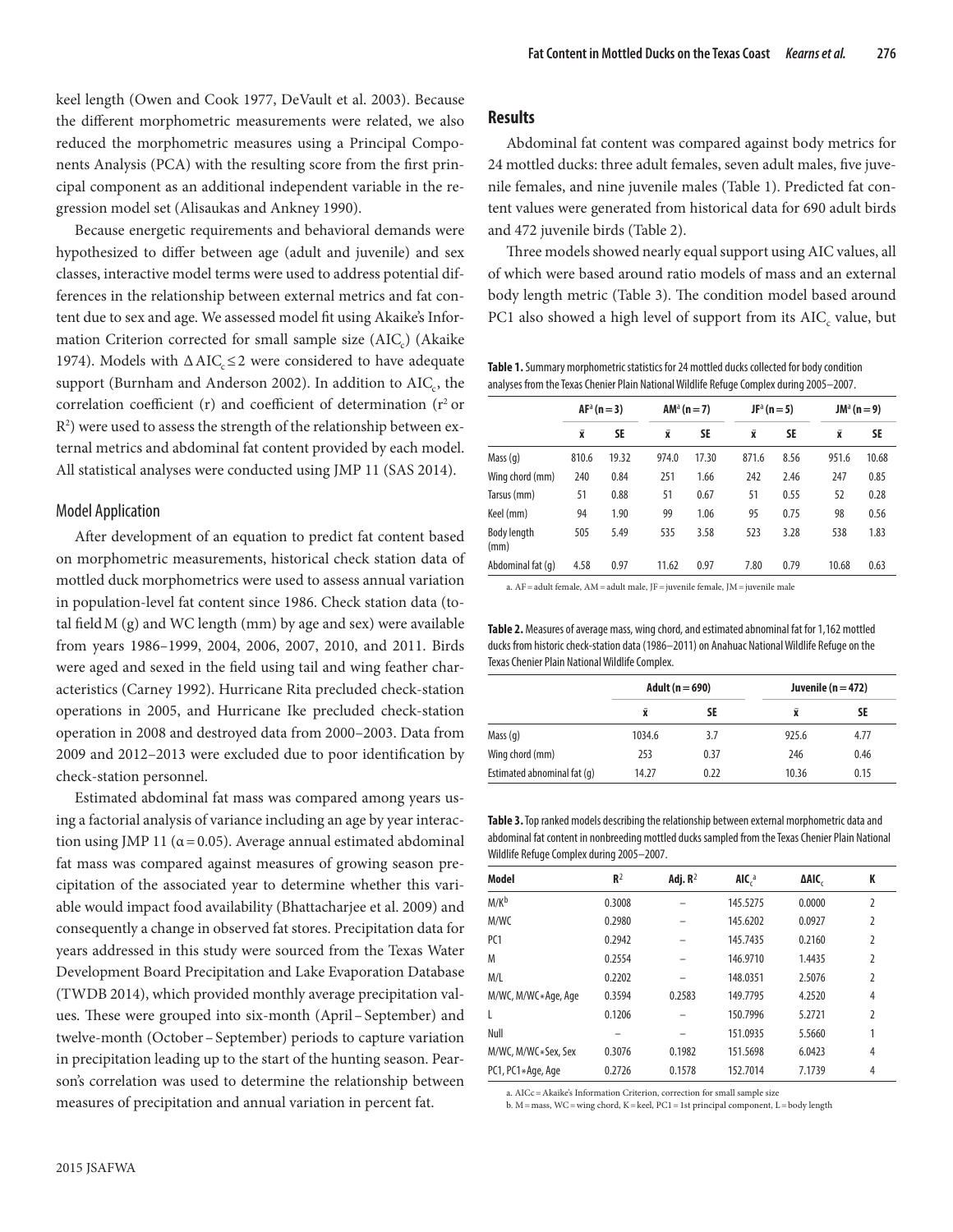

Figure 1. Mean estimated abdominal fat ( $\pm$  SE) by year from morphometric measurements of mottled ducks presented at hunter-check stations at the Texas Chenier Plain National Wildlife Refuge Complex during 1986–2011. Years with the same letter are not different (*P*<0.05).

did not demonstrate any improvement in model fit for its added complexity. Although age class showed some potential importance in determining fat content in sampled birds, the top model with an age interaction was not well supported  $(Δ AIC<sub>c</sub> > 2)$ . Sex was not an important factor in determining fat content in the non-breeding season. Based on the ratio model of M/WC, which showed nearly identical support to the top model and has been commonly used in the field of waterfowl biology as a condition index, abdominal fat can be predicted for mottled ducks using the following equation:

### $AbFat = (-24.3276) + 9.0497(M/WC)$

Predicted fat values from historical check station data differed among years  $(F_{18, 1143} = 26.40, P < 0.0001;$  Figure 1). Essentially, there was little variation among years with the exception of 2004 and 2006. Measures of precipitation did not have an effect on predicted abdominal fat content. Linear model fits were poor for both 6-month ( $r=0.22$ ,  $F_{1, 36}=2.08$ ,  $P=0.16$ ) and 12-month ( $r=0.08$ ,  $F<sub>1, 36</sub> = 0.28, P = 0.60;$  Figure 2). This suggests that precipitation during the previous growing season or entire year did not directly affect fat content in mottled ducks at this study site.

#### **Discussion**

This analysis has yielded a model that has utility in predicting changes in fat content using abdominal fat deposits for mottled ducks using morphometric field measurements. Mottled ducks appear to follow the trend of other waterfowl species in that their fat



**Figure 2.** Relationships between annual average estimated abdominal fat content and cumulative 6-month and 12-month precipitation values from 1 April – 30 September and 1 October – 30 September, respectively, for mottled ducks presented at hunter-check stations stations at the Texas Chenier Plain National Wildlife Refuge Complex during 1986–2011.

content appears to be reasonably well-represented by a ratio model adjusting body mass for structural size. Mallards (Whyte and Bolen 1984) showed a similar relationship between total fat stores and a ratio index of M/WC ( $r^2$ =0.73), and age and sex also provided no additional information in this relationship for this species. The comparatively low r<sup>2</sup> values for top-ranked ratio models in this study  $(r^2 = 0.29)$  are likely attributable to small sample size requiring merging of available data and resulting sampling variation. Northern pintails in California demonstrated a difference in predicting fat content based on sex, but their condition predictions were also based on a ratio model (Miller 1989). Sample sizes in our study for individual sexes and age classes were too small to establish meaningful model interactions for the different groups, so we are unable to predict variation in fat content between groups for mottled ducks from these data. This was confirmed by the low level of support for these models in our model set. Additionally, although we believe that examination of hunter-collected mottled ducks provides a reasonable proxy to the overall population in this area, there is some concern that there may be a condition bias in hunter-shot birds (McCracken et al. 2000). Additional analyses would be necessary to substantiate a difference between these two categories.

The top-ranked model in our set, however, confirms that a ratio model based onm and WC is a reasonably good approximation of condition for this species on this study site and provides at least an initial insight for managers into organism health. Although it has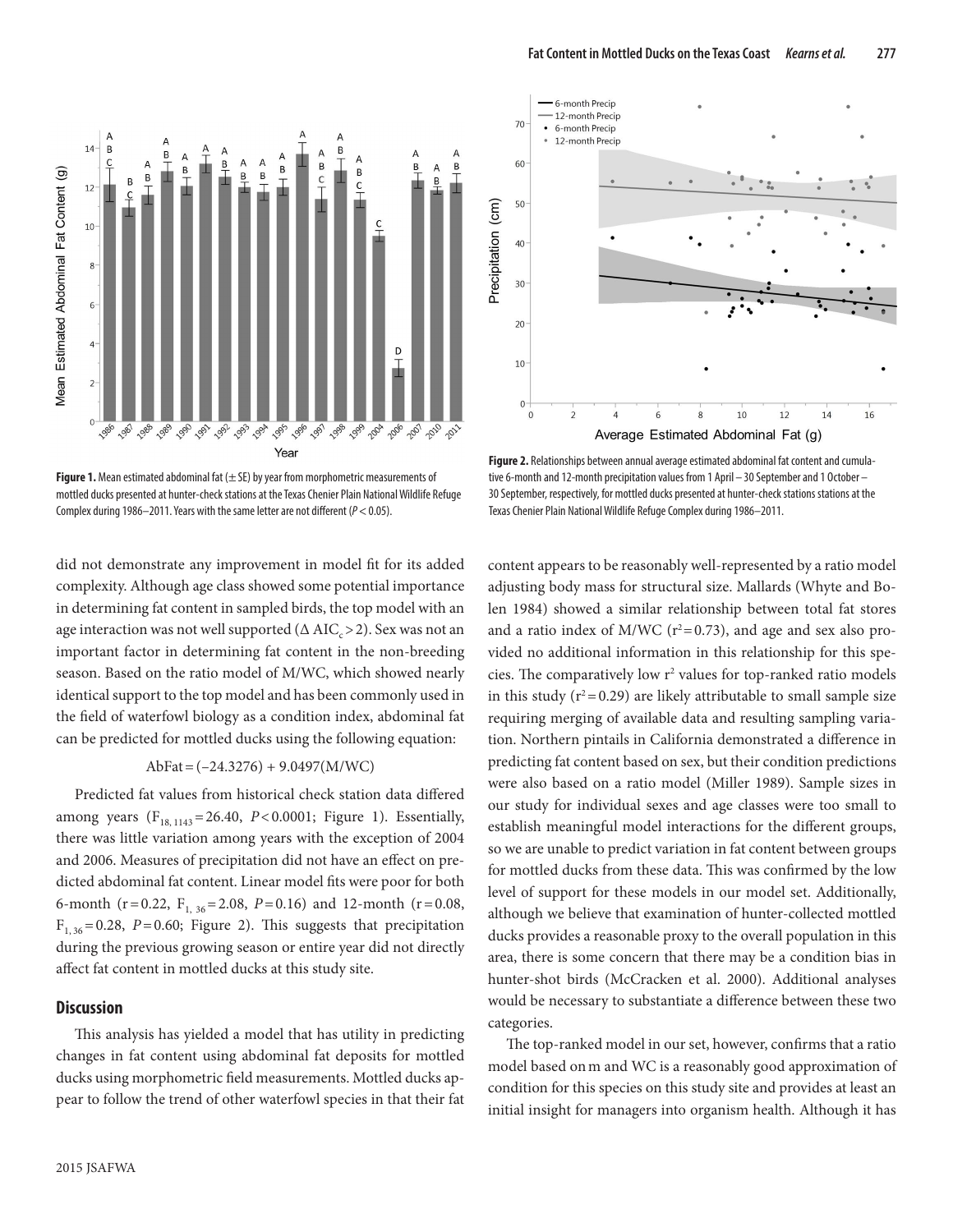been acknowledged in the literature that there are some potential factors in ratio models that may generate spurious statistical results (Green 2001, Peig and Green 2010, Labocha and Hayes 2012), the model developed herein uses correlation with collected fat data to show a reasonable estimate of condition. The lowest observed mass value for a mottled duck in this study was measured at 544 g with 1.1 g abdominal fat. As such, we warn that this model will be ineffective at predicting fat content for birds below these mass values. Additionally, fat store usage would likely vary during different life history periods (e.g., egg laying, molt) when energetic needs differ, so this model should be used only to track nonbreeding season condition over time.

Overall, when the regression model was applied to historic check station data, fat content remained relatively constant for mottled ducks across years with the exception of 2004 and 2006. Although standard error values were relatively large for mean values, our predictive equation allowed us to track major fluctuations in predicted fat content over time. The decreased condition for both age classes in 2004 and 2006 can likely be explained by the occurrence of large-scale landscape environmental disturbances. Surveys in 2004 took place following a substantial drought in 2003; conditions similar to this drought were not experienced again until 2011, at which time precipitation levels still remained higher (TWDB 2014). This would likely reduce food availability and, consequently, fat content (Bhattacharjee et al. 2009). The drop in estimated fat in 2006 can likely be attributed to the occurrence of Hurricane Rita, which passed over the Chenier Plain of Texas in 2005. Hurricanes, as a major ecological disturbance (Michener et al. 1997), have several impacts that could influence the condition of animals living in affected habitats. Firstly, mottled ducks, because of their non-migratory life history strategy, do not relocate to distant habitats to escape immediate and resultant hurricane impacts (Stutzenbaker 1988); this was corroborated by similar population counts of year-round resident waterbirds in wetlands before and after Hurricane Rita (O'Connell and Nyman 2011). Additionally, hurricanes have major effects at a landscape level and many environmental ramifications such as greatly increased sedimentation (Turner et al. 2006), rapid erosion of coastal land forms such as barrier islands (Stone et al. 1997), and drastic changes in salinity due to oceanic storm surges and sedimentation (Blood et al. 1991). One of the results of these changes is also physical destruction of plant communities. On a smaller scale, plant communities in a coastal marsh took up to 10 years to recover from removal by muskrats (*Ondatra zibethicus*) (Bhattacharjee et al. 2007); a hurricane would have similar effects on a landscape scale, significantly limiting food resources and potentially causing reductions in condition on a short-term basis. Although these disturbances

would have an intuitive impact on organism success in an affected habitat, this dataset is admittedly small and correlation values generated from regression analyses are relatively weak even for the top ranked models  $(r=0.54)$ . Concrete scientific support for these concepts would require further body composition analysis of mottled ducks to determine fat content in relation to measured environmental conditions, which was not feasible as part of the current study.

Trends in precipitation effects on fat content, although correlations were not present given the current dataset, provide an interesting initial result. Intuitively, a relationship might be expected between precipitation and mottled duck fat reserve levels. Fat content would be expected to increase with increasing precipitation, as this would translate in many ecosystems to an increase in plant biomass and food availability. In mottled ducks, however, increased precipitation and resource availability is typically associated with increased breeding effort, because the species is a voluntary clutch layer (Stutzenbaker 1988, Rigby and Haukos 2012). As such, an increase in adult breeding effort during years of increased precipitation might manifest as a reduction in fat reserves because of greater energetic input into reproduction. Sex partitioning of analyses would be required to determine whether this effect is sexspecific; if not, factors such as molt may also play a role in reduced condition. This is a potentially complex issue for this species and warrants further investigation.

In conclusion, this study provides a first effort to describe body condition in mottled ducks and an equation to estimate condition in the field. As landscape changes continue to become more frequent and drastic, managers may desire to track changes in relevant metrics of focal species, such as mottled ducks. Especially in the context of lead exposure, recent surveys have shown that despite the national ban on the use of lead shot for waterfowl hunting, individual mottled ducks continue to experience lead exposure at occasionally toxic levels (McDowell 2014). Body condition measures in the field may provide rough insights on this issue given the numerous documented negative physiological effects of lead on waterfowl (Franson and Pain 2011) and results indicating that heavy metal concentrations may be directly and inversely related to body condition measures in at-risk species (Takekawa et al. 2002). Although destructive sampling of this species is not advisable because of its current population status, having a condition index that effectively and easily predicts fat content from normal check station or banding operation during the non-breeding season may allow managers to track responses to habitat and macro-climate change, observe the effects of anthropogenic impacts in this heavily impacted region, and inform conservation efforts on a regional scale that will aid in providing directed management efforts.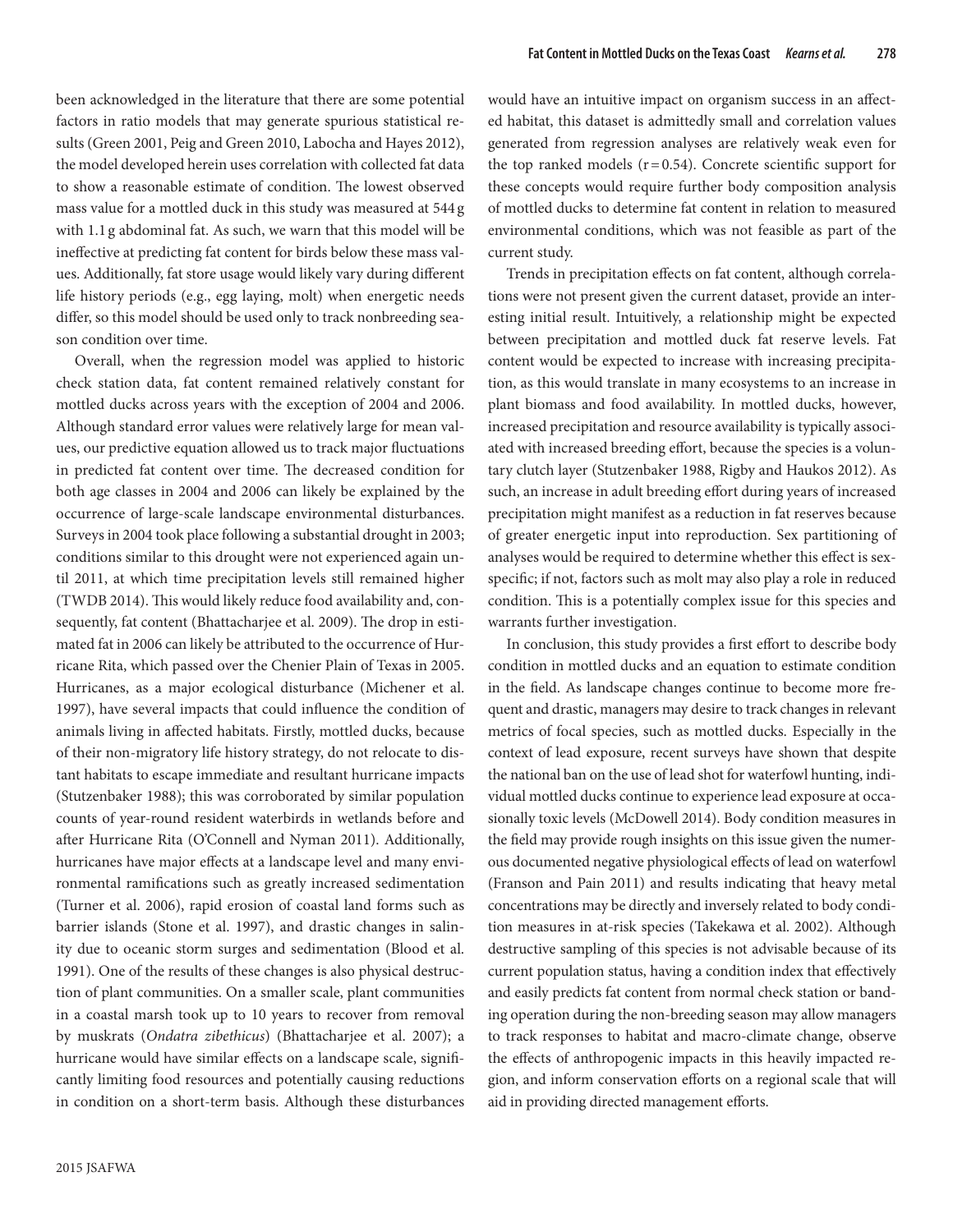## **Acknowledgments**

Funding for this project was provided by the U.S. Fish and Wildlife Service, Region 2, Migratory Bird Office (J. Haskins) and Division of Refuges, Texas Chenier Plains National Wildlife Refuge Complex; Stephen F. Austin State University, and Kansas State University. Thanks to M. Whitbeck for providing samples and D. Sullins for laboratory analyses. The findings and conclusions in this article are those of the authors and do not necessarily represent the views of the U.S. Fish and Wildlife Service. Any use of trade, firm, or product names is for descriptive purposes only and does not imply endorsement by the U.S. Government.

## **Literature Cited**

- Afton, A. D. and M. G. Anderson. 2001. Declining scaup populations: A retrospective analysis of long-term population and harvest survey data. Journal of Wildlife Management 65:781–796.
- Akaike, H. 1974. A new look at the statistical model identification. Automatic Control, IEEE Transactions on Automatic Control 19:716–723.
- Alisaukas, R. T. and C. D. Ankney. 1990. Body size and fecundity in lesser snow geese. Auk 107:440–443.
- Anteau, M. J. and A. D. Afton. 2004. Nutrient reserves of Lesser scaup (*Aythya affinis*) during spring migration in the Mississippi Flyway: A test of the spring condition hypothesis. Auk 121:917–929.
- Austin, J. E., A. D. Afton, M. G. Anderson, R. G. Clark, C. M. Custer, J. S. Lawrence, J. B. Pollard, and J. K. Ringelman. 2000. Declining scaup populations: issues, hypotheses, and research needs. Wildlife Society Bulletin 28:254–263.
- Ballard, B. M., M. T. Merendino, R. H. Terry, and T. C. Tacha. 2001. Estimating abundance of breeding mottled ducks in Texas. Wildlife Society Bulletin 29:1186–1192.
- Bhattacharjee, J., D. Haukos, and J. Neaville. 2007. Vegetation response to disturbance in a coastal marsh in Texas. Community Ecology 8:15–24.
- \_\_\_\_\_, \_\_\_\_\_, and J. \_\_\_\_\_. 2009. Influence of biotic and abiotic factors on annual aboveground biomass of an intermediate coastal marsh. Wetlands 29:690–696.
- Bielefeld, R., M. Brasher, T. Moorman, P. Gray, and A. Poole. 2010. Mottled duck (Anas fulvigula). A. Poole, editor. The Birds of North America Online. Ithaca: Cornell Lab of Ornithology.
- Blood, E. R., P. Anderson, P. A. Smith, C. Nybro, and K. A. Ginsberg. 1991. Effects of hurricane Hugo on coastal soil solution chemistry in South Carolina. Biotropica 23:348–355.
- Brown, M. E. 1996. Assessing body condition in birds. Pages 67–135 *in* Current ornithology. Springer, New York.
- Burnham, K. P. and D. R. Anderson. 2002. Model selection and multimodel inference: a practical information-theoretic approach. Springer, New York.
- Carney, S. M. 1992. Species, age and sex identification of ducks using wing plumage. U.S. Department of the Interior, U.S. Fish and Wildlife Service. Washington, DC.
- DeVault, T. L., O. E. Rhodes, and L. M. Smith. 2003. Condition indices for wintering American wigeon. Wildlife Society Bulletin 31:1132–1137.
- Durham, R. S. and A. D. Afton. 2003. Nest-site selection and success of mottled ducks on agricultural lands in southwest Louisiana. Wildlife Society Bulletin 31:433–442.

Elsey, R. M., P. L. Trosclair, and J. T. Linscombe. 2004. The American alligator as a predator of mottled ducks. Southeastern Naturalist 3:381–390.

- Finger, R., B. Ballard, M. Merendino, J. Hurst, D. Lobpries, and A. Fedynich. 2003. Habitat use, movements, and survival of female mottled ducks and ducklings during brood rearing. Texas Parks and Wildlife Department, Austin, Texas.
- Franson, J. C. and D. J. Pain 2011. Lead in Birds. Pages 563–593 *in* Beyer, W. N. and J. P. Meador, editors. Environmental contaminants in biota: interpreting tissue concentrations. CRC Press, Boca Raton, Florida.
- GCJV. 2007. Mottled Duck Conservation Plan. Lafayette, LA. <http://www. gcjv.org/docs/GCJV%20MODU%20Cons%20Plan.pdf>
- Green, A. J. 2001. Mass/length residuals: measures of body condition or generators of spurious results? Ecology 82:1473–1483.
- Haukos, D. A. 2012. Mottled Duck Focal Species Action Plan. Region 2, Migratory Bird Office, U.S. Fish and Wildlife Service, Albuquerque, New Mexico.
- \_\_\_\_\_, S. Martinez, and J. Heltzel. 2010. Characteristics of ponds used by breeding mottled ducks on the Chenier Plain of the Texas Gulf Coast. Journal of Fish and Wildlife Management 1:93–101.
- Labocha, M. K. and J. P. Hayes. 2012. Morphometric indices of body condition in birds: a review. Journal of Ornithology 153:1–22.
- McCracken, K. G., A. D. Afton, and M. S. Peters. 2000. Condition bias of hunter-shot ring-necked ducks exposed to lead. The Journal of wildlife management 54:584–590.
- McDowell, S. K. 2014. Environmental availability and lead exposure to mottled ducks (*Anas fulvigula*) in the Texas Chenier Plain region. Master's thesis. Stephen F. Austin State University, Nacogdoches, Texas.
- Merendino, M. T., D. S. Lobpries, J. E. Neaville, J. D. Ortego, and W. P. Johnson. 2005. Regional differences and long-term trends in lead exposure in mottled ducks. Wildlife Society Bulletin 33:1002–1008.
- Michener, W. K., E. R. Blood, K. L. Bildstein, M. M. Brinson, and L. R. Gardner. 1997. Climate change, hurricanes and tropical storms, and rising sea level in coastal wetlands. Ecological Applications 7:770–801.
- Miller, M. R. 1989. Estimating carcass fat and protein in northern pintails during the nonbreeding season. Journal of Wildlife Management 53:123–129.
- Moorman, A. M., T. E. Moorman, G. A. Baldassarre, and D. M. Richard. 1991. Effects of saline water on growth and survival of mottled duck ducklings in Louisiana. Journal of Wildlife Management 55:471–476.
- O'Connell, J. L. and J. A. Nyman. 2011. Effects of marsh pond terracing on coastal wintering waterbirds before and after Hurricane Rita. Environmental Management 48:975–984.
- Owen, M. and W. A. Cook. 1977. Variations in body-weight, wing length and condition of mallard Anas platyrhynchos platyrhynchos and their relationship to environmental changes. Journal of Zoology 183:377–395.
- Peig, J. and A. J. Green. 2010. The paradigm of body condition: a critical reappraisal of current methods based on mass and length. Functional Ecology 24:1323–1332.
- Rigby, E. A. and D. A. Haukos. 2012. Breeding season survival and breeding incidence of female mottled ducks on the Upper Texas Gulf Coast. Waterbirds 35:260–269.
- SAS. 2014. JMP, Version 11. SAS Institute Inc., Cary, North Carolina.
- Schemnitz, S. D. 1980. Wildlife management techniques manual. The Wildlife Society, Bethesda, Maryland.
- Smith, L. M., D. G. Sheeley, and D. B. Wester. 1992. Condition models for wintering northern pintails in the southern high plains. Western North American Naturalist 52:226–231.
- Stone, G. W., J. M. Grymes, J. R. Dingler, and D. A. Pepper. 1997. Overview and significance of hurricanes on the Louisiana coast, USA. Journal of Coastal Research 13:656–669.
- Stutzenbaker, C. D. 1988. The mottled duck: its life history, ecology and management. Texas Parks and Wildlife Department, Austin, Texas.
- Takekawa, J., S. Wainwright-De La Cruz, R. Hothem, and J. Yee. 2002. Relating body condition to inorganic contaminant concentrations of diving